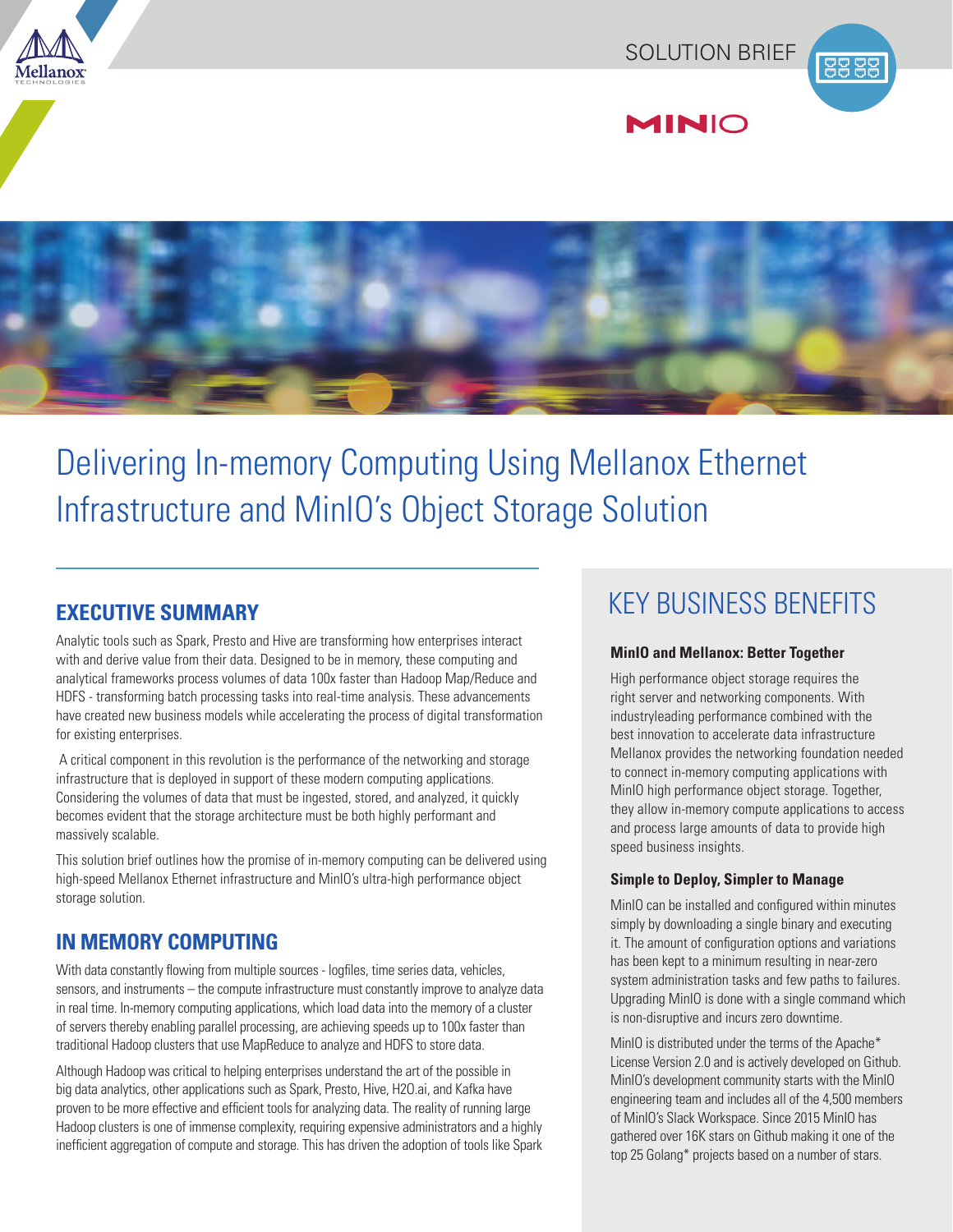

which are simpler to use and take advantage of the massive benefits afforded by disaggregating storage and compute. These solutions, based on low cost, memory dense compute nodes allow developers to move analytic workloads into memory where they execute faster, thereby enabling a new class of real time, analytical use cases.

These modern applications are built using cloud-native technologies and, in turn, use cloud-native storage. The emerging standard for both the public and private cloud, object storage is prized for its near infinite scalability and simplicity - storing data in its native format while offering many of the same features as block or file. By pairing object storage with high speed, high bandwidth networking and robust compute enterprises can achieve remarkable price/performance results.

## **DISAGGREGATE COMPUTE AND STORAGE**

Designed in an era of slow 1GbE networks, Hadoop (MapReduce and HDFS) achieved its performance by moving compute tasks closer to the data. A Hadoop cluster often consists of many 100s or 1000s of server nodes that combine both compute and storage.

The YARN scheduler first identifies where the data resides, then distributes the jobs to the specific HDFS nodes. This architecture can deliver performance, but at a high price - measured in low compute utilization, costs to manage, and costs associated with its complexity at scale. Also, in practice, enterprises don't experience high levels of data locality with the results being suboptimal performance.

Due to improvements in storage and interconnect technologies speeds it has become possible to send and receive data remotely at high speeds with little (less than 1 microsecond) to no latency difference than if the storage were local to the compute.

As a result, it is now possible to separate storage from the compute with no performance penalty. Data analysis is still possible in near real time because the interconnect between the storage and the compute is fast enough to support such demands.



By combining dense compute nodes, large amounts of RAM, ultra-highspeed networks and fast object storage, enterprises are able to disaggregate storage from compute creating the flexibility to upgrade, replace, or add individual resources independently. This also allows for better planning for future growth as compute and storage can be added independently and when necessary, improving utilization and budget control.

Multiple processing clusters can now share high performance object storage so that different types of processing, such as advanced queries, AI model training, and streaming data analysis, can run on their own independent clusters while sharing the same data stored on the object storage. The result is superior performance and vastly improved economics.

## **HIGH PERFORMANCE OBJECT STORAGE**

With in-memory computing, it is now possible to process volumes of data much faster than with Hadoop Map/Reduce and HDFS. Supporting these applications requires a modern data infrastructure with a storage foundation that is able to provide both the performance required by these applications and the scalability to handle the immense volume of data created by the modern enterprise.

Building large clusters of storage is best done by combining simple building blocks together, an approach proven out by the hyper-scalers. By joining one cluster with many other clusters, MinIO can grow to provide a single, planetwide global namespace. MinIO's object storage server has a wide range of optimized, enterprise-grade features including erasure code and bitrot protection for data integrity, identity management, access management, WORM and encryption for data security and continuous replication and lamba compute for dynamic, distributed data.

MinIO object storage is the only solution that provides throughput rates over 100GB/sec and scales easily to store 1000s of Petabytes of data under a single namespace. MinIO runs Spark queries faster, captures streaming data more effectively, and shortens the time needed to test, train and deploy AI algorithms.

# **LATENCY AND THROUGHPUT**

Industry-leading performance and IT efficiency combined with the best of open innovation assist in accelerating big data analytics workloads which require intensive processing. The Mellanox ConnectX® adapters reduce the CPU overhead through advanced hardware-based stateless offloads and flow steering engines. This allows big data applications utilizing TCP or UDP over IP transport to achieve the highest throughput, allowing completion of heavier analytic workloads in less time for big data clusters so organizations can unlock and efficiently scale data-driven insights while increasing application densities for their business.

Mellanox Spectrum® Open Ethernet switches feature consistently low latency and can support a variety of non-blocking, lossless fabric designs while delivering data at line-rate speeds. Spectrum switches can be deployed in a modern spine-leaf topology to efficiently and easily scale for future needs. Spectrum also delivers packet processing without buffer fairness concerns. The single shared buffer in Mellanox switches eliminates the need to manage port mapping and greatly simplifies deployment. In an